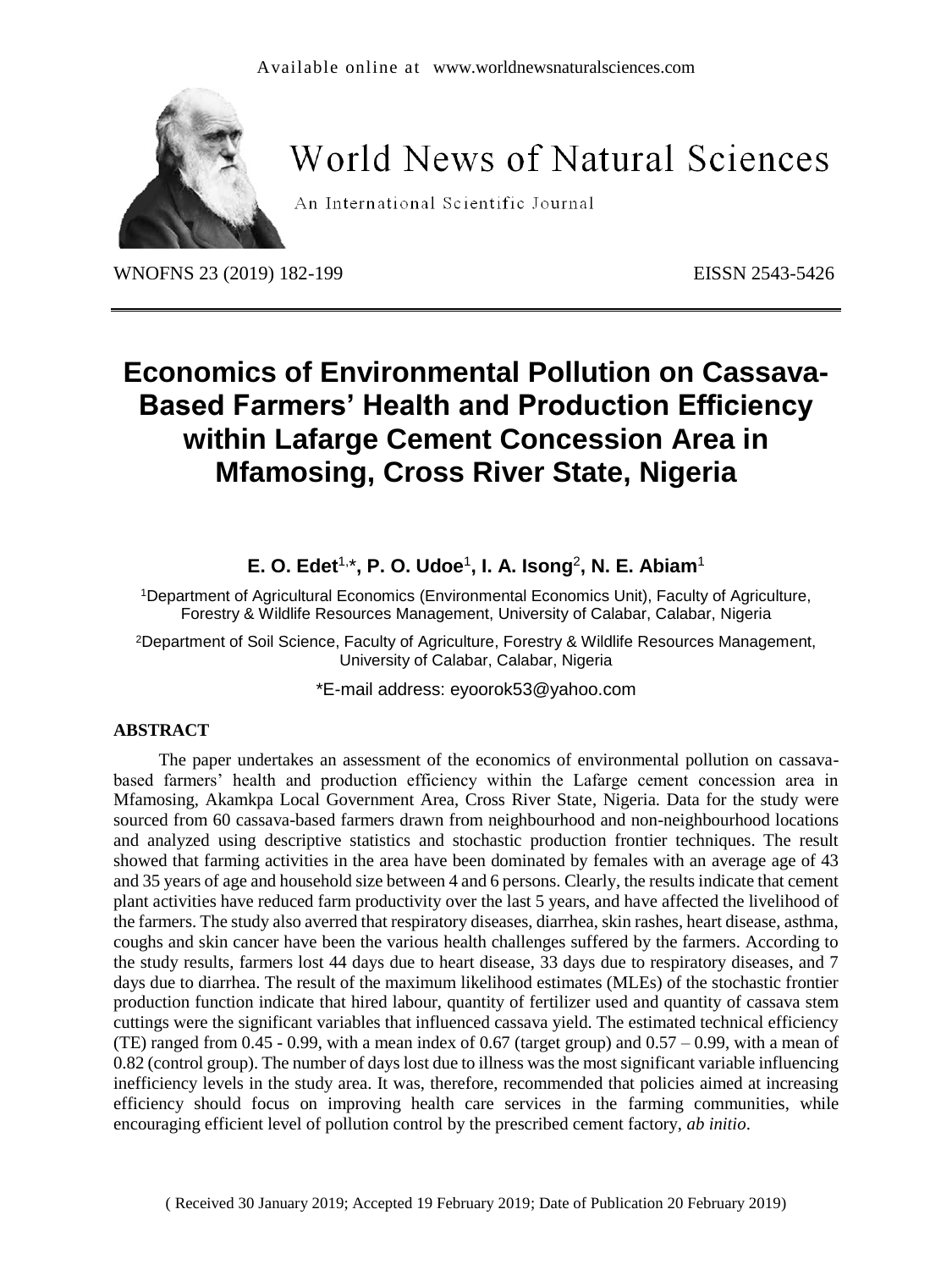*Keywords***:** Lafarge, Cement Pollution, Stochastic Frontier, cassava-based farmers, Mfamosing

#### **1. INTRODUCTION**

Lafarge, a cement manufacturing company (formerly United Cement Company, UNICEM), situated in Mfamosing, Akamkpa Local Government Area, Cross River State, is known for cement production. Cement production has been adjudged to play a pivotal role in the nation's development process besides being a culprit in the pollution of the environment. Apart from being the physical surrounding for natural habitats, the environment provides the basis for human exploits for agricultural, industrial, commercial, technological, and tourism development of a society (Ityavyar and Thomas, 2010). For this and several other reasons, environmental issues now occupy a centre stage in academic discourse and other public fora both, at the national and international levels. One of the solutions to the problems impeding development in the developing countries is the emphasis on industrial enterprises (Adekunle, Ashaolu and Obinka, 2015). It is on the basis of this, that various government of the world encourages establishment of industries in order to diversify the economy that could propel the achievement of sustainable development (SD), since agricultural sector alone which is the main economic activity, especially in Sub-Saharan African countries of which Nigeria is one cannot provide the much needed employment and income to the ever increasing population.

In Nigeria, there are several cement producing companies, such as Dangote Group, Eastern Bulkcem Company Limited, Lafarge Cement, WAPCO Nigeria PLC, Reagent Cement Company Nigeria LTD, Ashaka Cement Plc (Wale, 2011). Lafarge is the leading Cement industry in Cross River State. This cement factory is surrounded by residential areas which are mostly rural dwellers whose main occupation is agrarian. Many years after the factory was established in Mfamosing, Cross River State, the residents and farmers in the area complained of the deleterious effect of cement dust on their health, surface water bodies, and buildings with the concomitant impact on their health vis-à-vis livelihood. Hence, household residents are calling on the factory to reduce the dust emission if possible to zero level. Cement industry is one of the 17 most polluting industries listed by the Central Pollution Control Board (CPCB) (Mehraj, Bhat, Balkhi and Gul, 2013).

Studies have shown that pollution, including those from cement factories, affect agricultural productivity in at least three ways. First, Marshall, Mike and Fiona (1997) were of the view that air pollutants have a sizeable negative effect on crop yields. Second, pollution generates acid rain that deteriorates soil quality, by changing its chemistry or reducing the concentration of important plant nutrients. These effects are cumulative and long-lived (Araga and Rud, 2014). Finally, recent studies find evidence of a negative impact of air pollution on labour supply and productivity (Graffzivin and Neidell, 2012; Hanna and Oliva, 2011), mostly due to its effect on human health.

There is an upward increase in emissions of pollutants, particularly dust from cement factories in Nigeria. Nevertheless, most literatures have focused little attention on the effects of pollution on farmers' health. However, bearing in mind the roles of increased efficiency vis-avis productivity of cassava and/ or tuber crops farm in Nigeria economy (Abang *et al*., 2004; Orewa and Izekor, 2012; Adewuyi *et al*., 2013), this study seeks to examine how cement factory activities affect farmers' health and cassava production efficiency in Mfamosing community in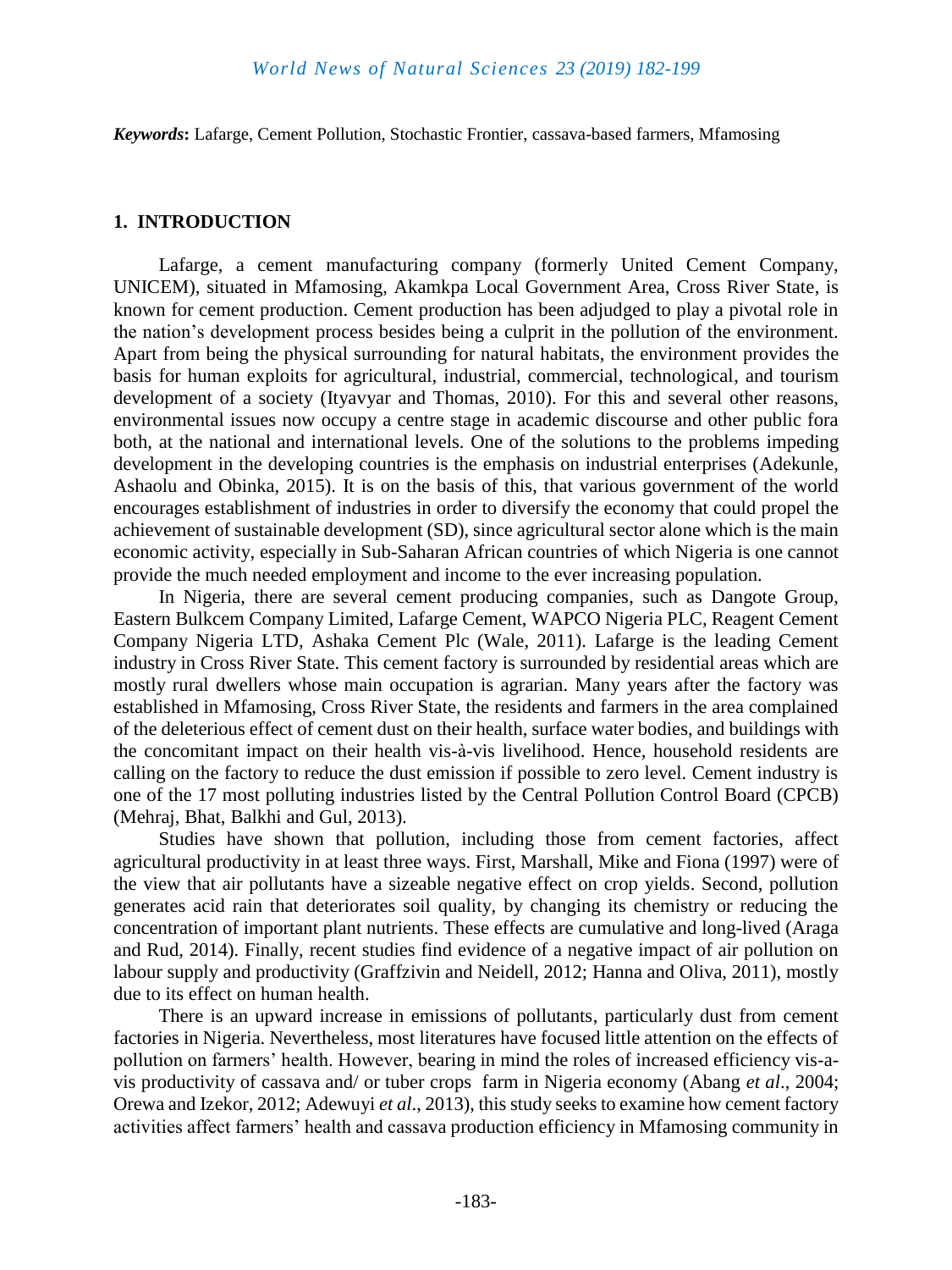Akamkpa, Cross River State. Thus, this paper sought to describe the socio-economic characteristics of farmers, examine the effects of cement production on farmers' livelihood, determine the health challenges suffered by farmers and the number of farming days lost due to health challenges and assess the impact of cement production on the level of efficiency of cassava-based farmers in Lafarge cement concession area and compare it with the control area.

#### **1. 1. Some theoretical issues**

The theories relevant to this study are the theories of production, efficiency, externalities and ecological perspective of change and development. According to the theory of externalities, analysis of market mechanisms brought neo-classical theory to two discoveries of cardinal importance for the development of environmental economics: externalities and market failures. Alfred Marshall (1842-1924) observed that the results of an activity often do not limit themselves to what is deliberately intended. They are accompanied by external effects or externalities. An important feature of an externality is that neither corresponding costs nor benefits are borne or received by the agent causing the externality.

In economics, an externality is the cost or benefit that affects a party who did not choose to incur that cost or benefit. Jhingan (2000) view externalities as market imperfections where the market offers no price for service or disservice. These externalities lead to misallocation of resources and cause consumption and production to fall short of *Pareto Optimality*. Pollution is termed an externality because it imposes costs on people who are *"external"* to the producer and consumer of the polluting product. Many negative externalities are related to the environmental consequences of production.

In a closed economy, the problem is to maximize utility subject to the production possibility frontier (PPF).

Along an indifference curve:

$$
\frac{\Delta u}{\Delta y_1} \Delta y_1 + \frac{\Delta u}{\Delta y_2} \Delta y_2 = 0
$$
.................(1)

alternatively,

$$
\frac{\partial y_2}{\partial y_1} = -\frac{MU_1}{MU_2} = (MRS) \dots (2)
$$

where, MRS = marginal rate of substitution;  $MU<sub>1</sub>$  and  $MU<sub>2</sub>$  = marginal utilities;  $y<sub>1</sub>, y<sub>2</sub>$  = output of  $y_1$ , and  $y_2$ 

Along the production possibility frontier (PPF), cost is given thus:

$$
wL + rK = \overline{C} \tag{3}
$$

where: L = labour; K = capital; w = wage rate ; r = cost of capital; C = total cost constraint (the bar on top of c means that the firm has a given amount of money to spend on both factors of production).

Thus, along the PPF,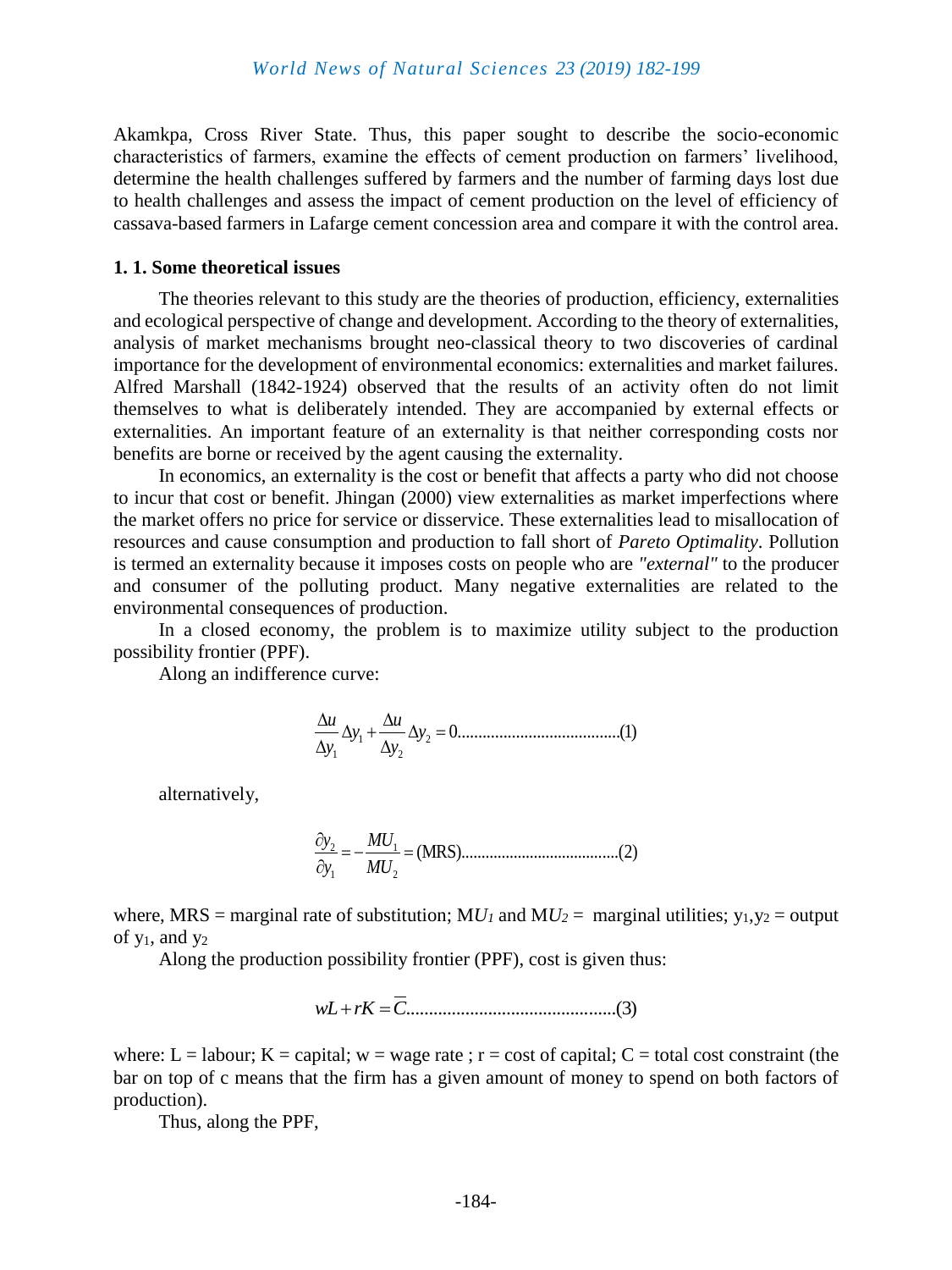1 2 1 2 0........................................(4) *C C y y y y* 

alternatively,

$$
\frac{\partial y_2}{\partial y_1} = -\frac{MC_1}{MC_2} = (MRT) \dots (5)
$$

where: MRT = marginal rate of transformation;  $MC_I$  and  $MC_2$  = Marginal costs. Maximization of utility subject to the budget constraint implies that at an optimal solution on the PPF, MRS = MRT. Thus, it is a tangency point, like point A in **Figure 1**, between the highest indifference curve and the PPF. Equilibrium price ratio is the slope of the line tangent to both, the indifference curve and the PPF. Here, MRT is the ratio of marginal costs incurred by the society as a whole, not private cost. That is, at point A, output price ratio is equal to the ratio of social marginal costs (MSC), i.e.

1 1 2 2 .................................(6) *P MSC MRT P MSC* 

This would be the end of the story, if there were no externalities. However, the presence of external costs or benefits disturbs the equilibrium and introduces a distortion in a market economy. At point B, marginal social cost deviates from marginal private costs (MPC). Line (3) reflects the ratio of social marginal costs,

$$
\frac{MSC_1}{MSC_2}
$$
.................(7)

However, the private sector faces a different price ratio,

1 1 2 2 ..........................................(8) *P MPC P MPC* 

In the presence of external costs in the sector or industry,

$$
MPC1 < MSC1.................(9)
$$

Thus,

1 1 1 1 2 2 2 2 .............(10) *P MPC MSC MPC P MPC MSC MPC*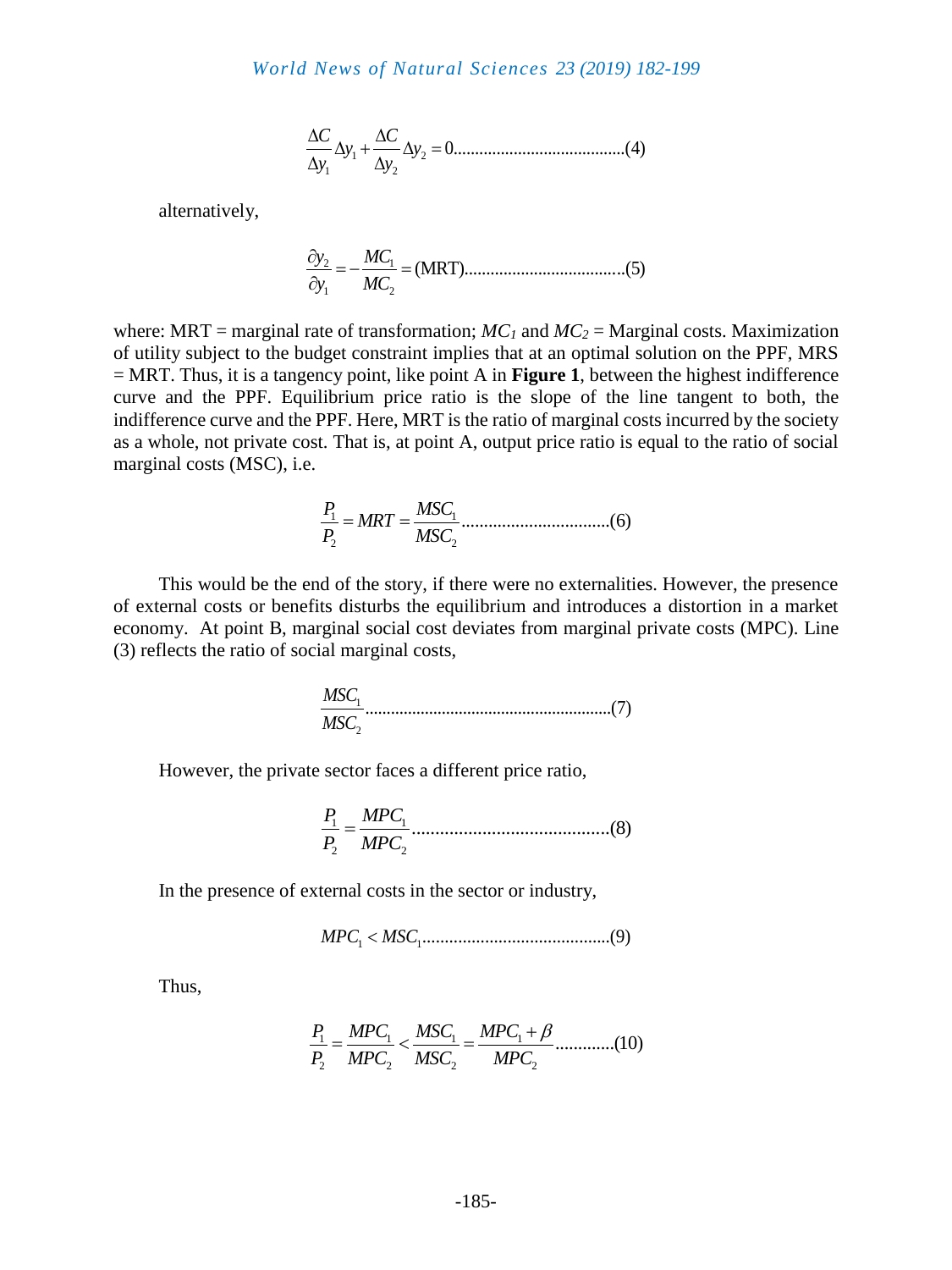where:  $\beta$  is the additional pollution cost the society bears. In the absence of regulation, an equilibrium occurs at a point B, where the above inequality holds for consumers (line 2 is flatter line 3).

As a result, excessive production of the pollution intensive industry,  $y_1(\hat{\theta})$  Insufficient production of the clean industry,  $y_2$  ( $\Downarrow$ ).

It should be noted that while ignoring the externality causes and inefficient allocation of resources, it does not mean that complete elimination of pollution is optimal. The optimal output mix occurs at point A, not either end of the PPF as presented in Figure 1.



## **2. METHODOLOGY**

## **2. 1. Description of study area**

Lafarge cement factory is situated in Mfamosing, which is located in Akampa, Cross River State. It lies between latitudes 5º7'0"N and Longitudes 8º31'0"E. The site is 200 m close to west of Mbebui village at coordinates 05.04493ºN, 008.298995ºE, 500 m south to Abifan community at 05.07591ºN, 008.52192ºE and 200 m east to Mfamosing community and 100 m east to the main quarry site at coordinates 05.06993ºN, 008.53908ºE (**Fig. 2**) (Lameed and Ayodele, 2008).

The quarry site is a large expanse acre of land with characteristics mountain outcrop which is said to be ninety five percent (95%) dominated by limestone. The Mfamosing limestone deposit serves as a major source of raw materials used by Lafarge Cement Manufacturing for the production of Portland Cement (OPC) (Richard, Chinyere, Jermiah, Opera, Henrieta and Ifunanya, 2016). The inhabitants of the area predominantly Ejagham speaking people, amidst other minorities who speaks and understands the *Efik* language. The major occupation of the natives is farming while a few are Lafarge workers.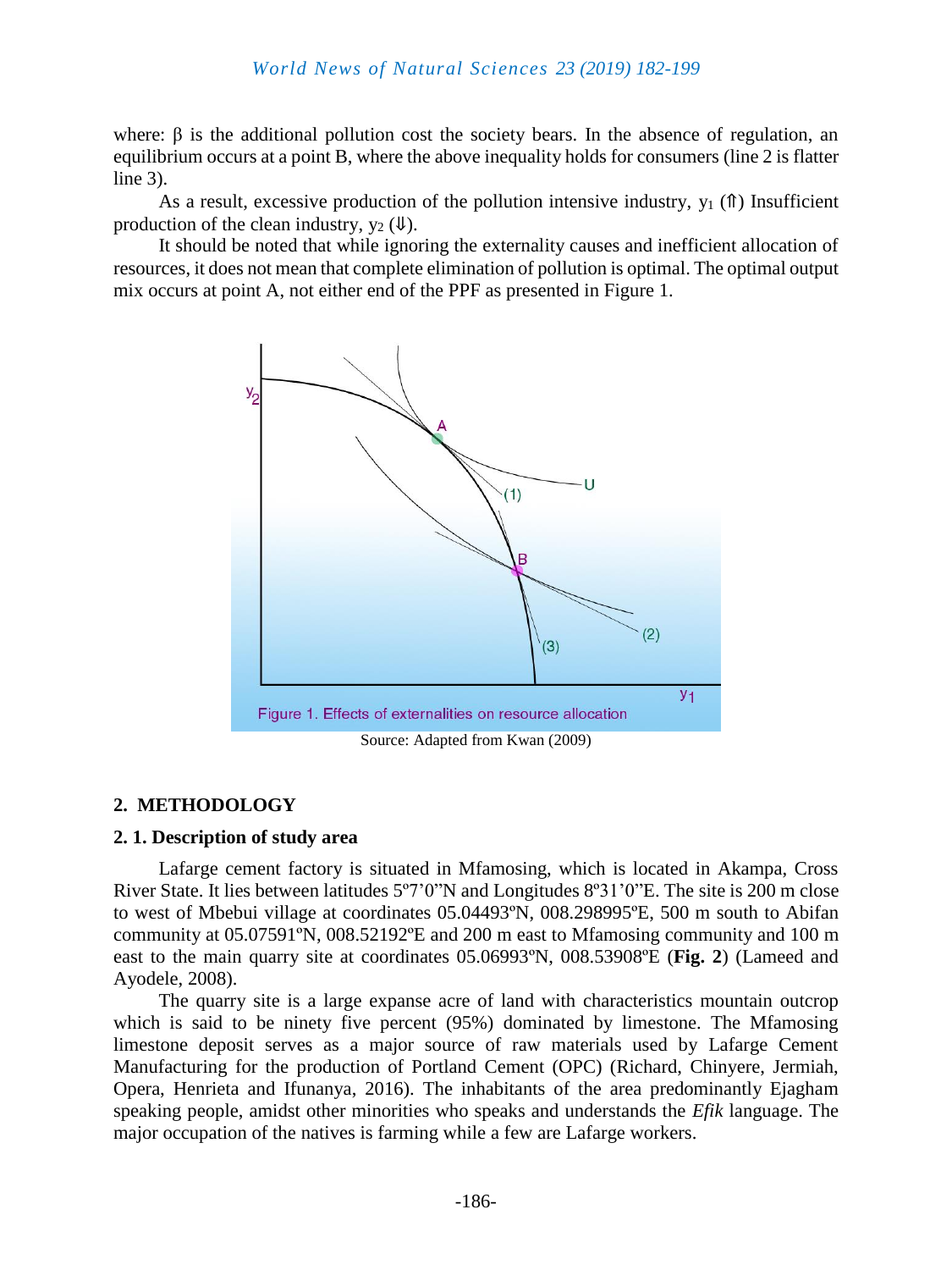

**Fig. 2.** Map of Cross River State Showing Akamkpa Local Government Area.

## **2. 2. Data sources and method of collection**

Data used for the study were obtained from the primary sources through validated structured questionnaires.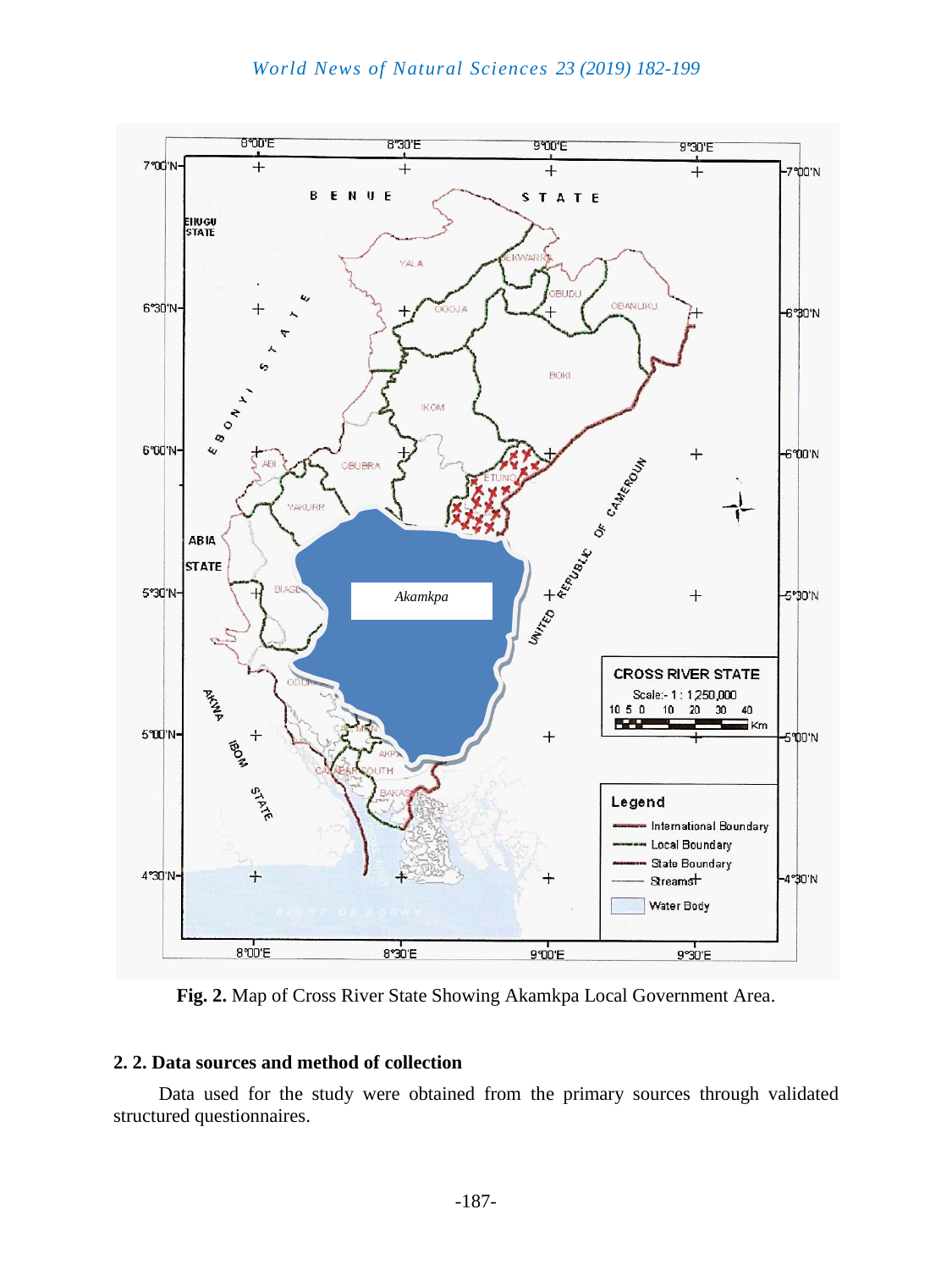#### **2. 3. Sampling procedure and sample size**

Multi-stage sampling procedure was used to collect the data in the following stages: In stage 1, the study area was divided into two: Neigbourhood (that is farmers within 1 km radius of Lafarge concession) and Non-Neigbourhood (that is farmers living more than 1 km radius of Lafarge cement concession) to represent primary selection units which denotes the strata from where the data were collected. Each primary selection unit denotes a stratum. In stage 2, purposive selection of three (3) villages from each stratum was obtained giving a total of six (6) villages in all representing neigbourhood and non-Neigbourhood. The choice of the selection process in this stage was due to the presence of the cement factory. The last stage made use of the simple random selection of 10 respondents in each of the villages giving a total of 60 respondents used for the study.

#### **2. 4. Analytical technique**

Data obtained were analyzed using descriptive statistics and stochastic production frontier. Objectives 1, 2 and 3 were analyzed using descriptive statistics, such as means, frequency tables, Likert scale and percentages. Objective 4 was analyzed using stochastic production function estimation approach. Thus, stochastic production function estimation production function estimation approach. Thus, stochastic production function estimation<br>approach was used to specify the impact of the cement pollution on technical efficiency of the<br>farmers. It was presented in terms of farmers. It was presented in terms of a Cobb-Douglas production function, as follows:

where:

ln = Natural Logarithm  $Y =$ Cassava yield (tonnes/hectare)  $\beta_0 - \beta_4$  = the parameters to be estimated  $X_1$  = Farm size (ha) ( $\beta_1$  > 0)

 $X_2$  = Cassava cuttings (kg) ( $\beta_2$  > 0)

 $X_3$  = Hired labour (Man-days) ( $\beta_3$  > 0)

 $X_4$  = Fertilizer (kg) ( $\beta_4$  > 0)

 $V_i$  = Random error assumed to be identical, normally distributed with zero means and constant  $N(0, Sv^2)$ .

 $U_i$  = Random variable of the technical inefficiency.

The inefficiency effects model was formulated and estimated jointly with the Cobb-Douglas Stochastic Frontier Model in a single stage maximum likelihood estimation procedure using the computer software Frontier Version 4.1 (Coelli, 1996). It was assumed that the technical inefficiency effects are independently distributed and Ui arises by truncation (at zero) of the normal distribution with mean, Ui and variance  $\delta^2$ , where Ui is defined by:<br> $U_i = \delta_0 + \delta_1 Z_1 + \delta_2 Z_2 + \delta_3 Z_3 + \delta_$ of the normal distribution with mean, Ui and variance  $\delta^2$ , where Ui is defined by:

0 1 1 2 2 3 3 4 4 5 5 6 6 7 7 8 <sup>8</sup>

where:

 $U_i$  = Technical inefficiency of the i<sup>th</sup> farmer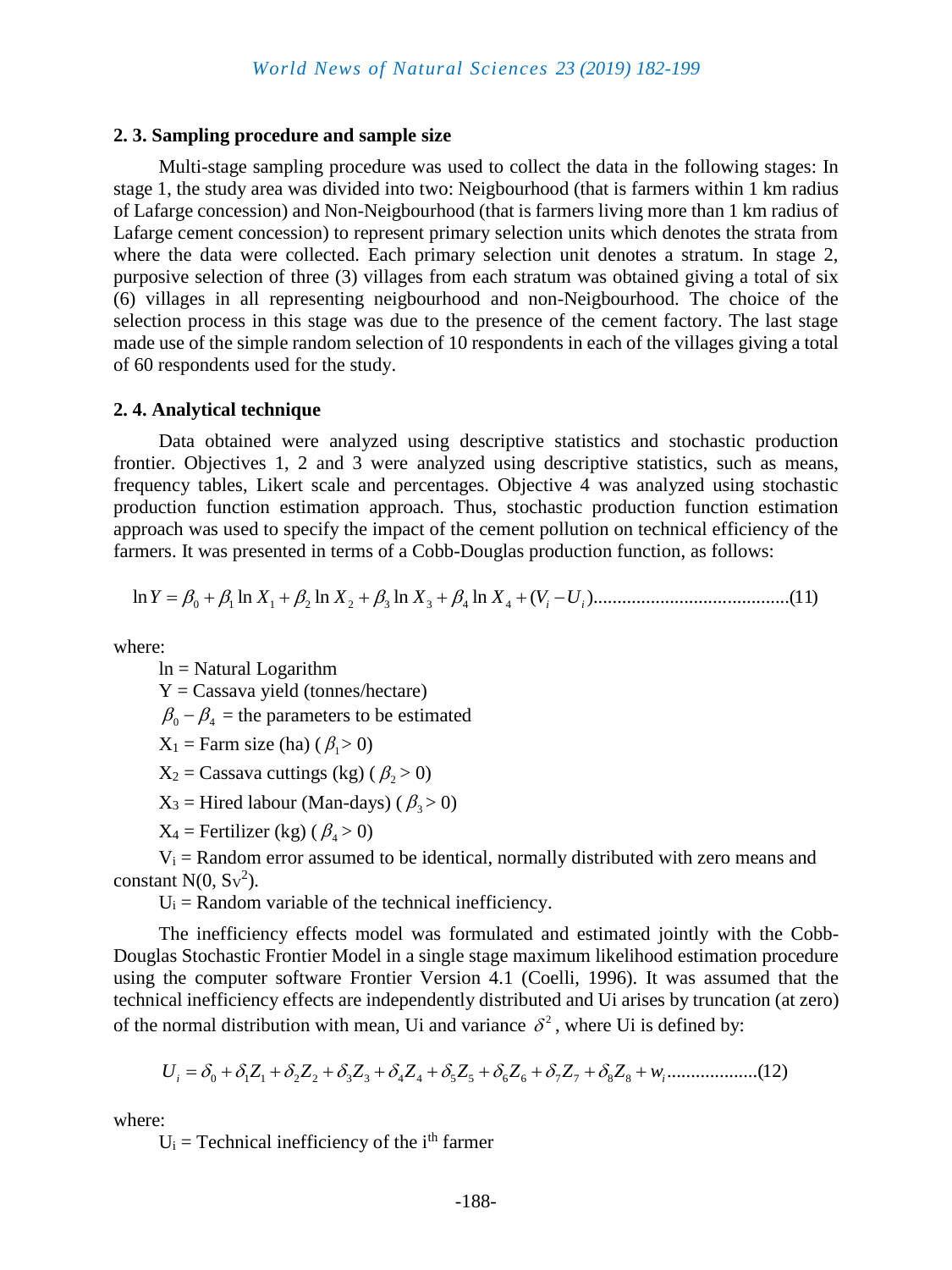$\delta_0 - \delta_8 =$  Coefficient to be estimated

 $Z_1 = \text{age (Years)} (\delta_1 > <0)$ 

 $Z_2$  = gender (dummy variable: 1 if male, 2 = female) ( $\delta_2$  > < 0)

 $Z_3$  = marital status (married = 1, others = 0) ( $\delta_3$  > < 0)

 $Z_4$  = household size (No. of persons) ( $\delta_4$  > 0)

 $Z_5$  = educational level (Years) ( $\delta_5$  > 0)

 $Z_6$  = farming experience (Years) ( $\delta_6 > 0$ )

 $Z_7$  = extension service (1 = contact, 0 = non-contact) ( $\delta_7$  > 0)

 $Z_8$  = number of days loss due to illness (days of forgone production) ( $\delta_8$  < 0)

 $Wi = random error.$ 

#### **3. RESULTS AND DISCUSSION**

#### **3. 1. Socio - economic characteristics of respondents**

**Table 1** shows the socio-economic characteristics of respondents in the study area. The results revealed that farmers in the target and control areas were mostly females, representing 56.7% and 76.7%, respectively. Thus, there were more females than their male counterparts in the study area. An average age of 43 and 35 years was obtained for both the target and control respondents. This suggests that energetic men and women abound in the area to do farm work. However, 73.3% and 60% were married with mean household size of 4 and 6 persons, respectively. Also, 73.3% of the target respondents had formal education while 83.3% for that of control. The literacy level in the target area was lower as compared to the control area. This implies a high literacy level in both, the cement production target audience and the control area. In spite of the high literacy level, there was low level of awareness among the natives on the dangers of cement dust pollution and its deleterious impact in the area (Okojie, 2014). Tijani, Ajobo and Akinola (2004) obtained similar results and concluded that the level of educational attainment by the farmers in the control area may indicate better chances for more productive agriculture and better farm organization and operation.

The result also showed that 63.3% of the respondents had access to capital in the target area and 53.3% for the control. Majority of the respondents (66.7%) in the target area belong to association (including farmers association), while 36.7% were also members of associations in the control area. However, the average farming experience for both, target and control areas was 6 years, with majority of the respondents having less than 6-year farming experience in both areas. This implies that there was no significant difference in the average years of farming experience between farmers in the target and control areas. Both, target and control farmers have several plots scattered over different locations. Farmers' in the target area had farm size less than 3.0 hectares with a mean of 4 hectares while that for the control farmers varied from 3.0 to 6.0 hectares, with a mean of 3.0 hectares. The survey revealed that less than 3.0 hectares of farmland were used for cassava cultivation in both areas. Finally, 60% of the farmers in the target areas have between 1-2 extension contacts (frequency of extension agent visits) and their sources of capital were from family and friends (30%), while that of control area had 3-5 extension contacts and their capital source were from personal savings. The low number of extension contacts in the target area could be one reason why they are more exposed to the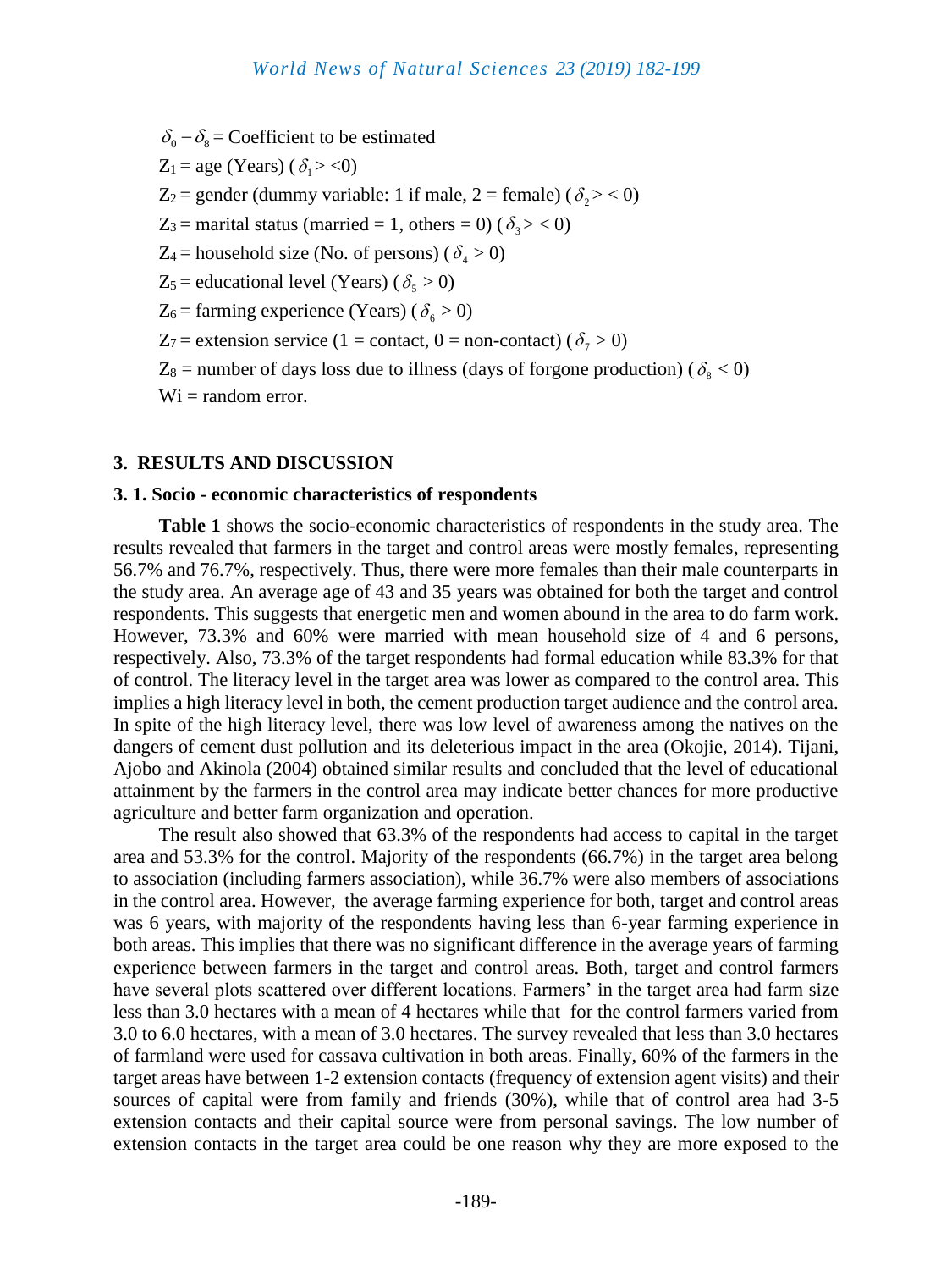hazards of cement production owing to lack of counsel, which would have been mitigated if there were frequent extension contact visits.

|                                     |                          | <b>Target</b>            | <b>Control</b>           |            |  |
|-------------------------------------|--------------------------|--------------------------|--------------------------|------------|--|
| <b>Variable</b>                     | <b>Frequency</b>         | Percentage               | <b>Frequency</b>         | Percentage |  |
| Gender:                             |                          |                          |                          |            |  |
| Male                                | 13                       | 43.30                    | $\overline{7}$           | 23.30      |  |
| Female                              | 17                       | 56.70                    | 23                       | 76.70      |  |
| <b>Total</b>                        | 30                       | 100                      | 30                       | 100        |  |
| Age(years):                         |                          |                          |                          |            |  |
| < 25                                | $\overline{\phantom{0}}$ | $\overline{\phantom{m}}$ | 1                        | 3.30       |  |
| $25 - 35$                           | 8                        | 26.70                    | 16                       | 53.30      |  |
| $36 - 45$                           | 10                       | 33.30                    | 9                        | 30         |  |
| $46 - 55$                           | 6                        | 20                       | $\overline{4}$           | 13.30      |  |
| > 55                                | 6                        | 20                       | $\overline{\phantom{0}}$ |            |  |
| Total                               | 30                       | 100                      | 30                       | 100        |  |
| <b>Mean</b>                         | 42.9                     |                          | 35.30                    |            |  |
| <b>Marital Status:</b>              |                          |                          |                          |            |  |
| Single                              | 6                        | 20                       | 6                        | 20         |  |
| Married                             | 22                       | 73.30                    | 18                       | 60         |  |
| Divorced                            | $\overline{a}$           | $\overline{a}$           | $\overline{4}$           | 13.30      |  |
| Widowed                             | $\overline{2}$           | 6.70                     | $\overline{2}$           | 6.70       |  |
| <b>Total</b>                        | 30                       | 100                      | 30                       | 100        |  |
| <b>Level of Education:</b>          |                          |                          |                          |            |  |
| No Formal Education                 | 8                        | 26.70                    | 5                        | 16.70      |  |
| Primary                             | $\overline{4}$           | 13.30                    | 6                        | 53.30      |  |
| Secondary                           | $\overline{4}$           | 13.30                    | 8                        | 26.70      |  |
| <b>NCE</b>                          | 11                       | 36.70                    | $\mathbf{1}$             | 3.30       |  |
| <b>HND</b>                          | 3                        | 10                       | $\overline{\phantom{0}}$ |            |  |
| <b>Total</b>                        | 30                       | 100                      | 30                       | 100        |  |
| <b>Household Size</b>               |                          |                          |                          |            |  |
| $1 - 3$                             | 14                       | 46.70                    | 10                       | 33.30      |  |
| $4 - 6$                             | 10                       | 33.30                    | 14                       | 46.70      |  |
| >6                                  | 6                        | 20                       | 6                        | 20         |  |
| <b>Total</b>                        | 30                       | 100                      | 30                       | 100        |  |
| <b>Mean</b>                         | 4.43                     |                          | 4.57                     |            |  |
| <b>Credit</b>                       |                          |                          |                          |            |  |
| Yes                                 | 19                       | 63.30                    | 17                       | 56.70      |  |
| N <sub>o</sub>                      | 11                       | 36.70                    | 13                       | 43.30      |  |
| <b>Total</b>                        | 30                       | 100                      | 30                       | 100        |  |
| <b>Membership to</b><br>association |                          |                          |                          |            |  |

**Table 1.** Socio-economic characteristics of respondents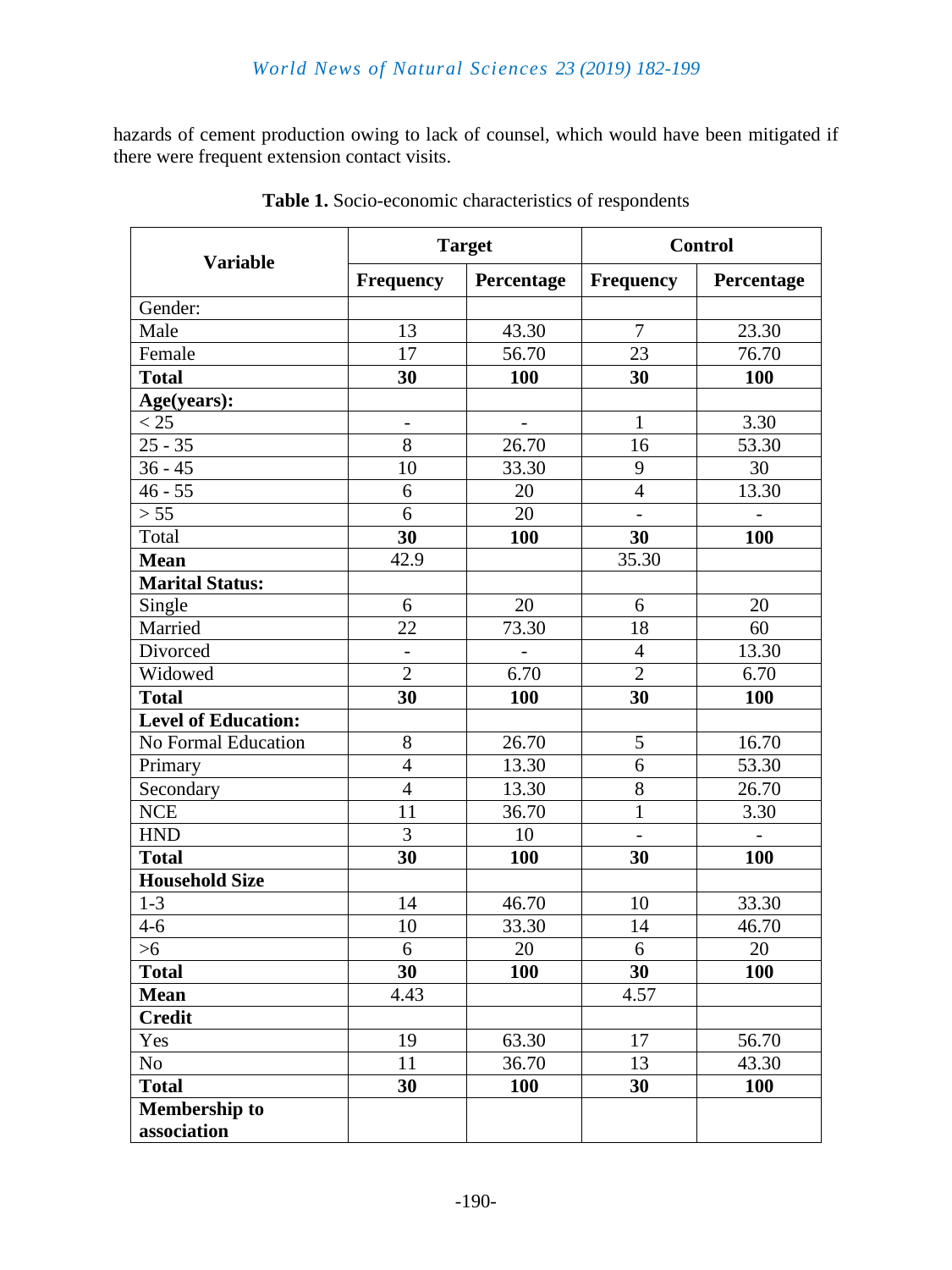| Yes                        | 20               | 66.70      | 11                       | 36.70                    |
|----------------------------|------------------|------------|--------------------------|--------------------------|
| N <sub>o</sub>             | 10               | 33.30      | 19                       | 63.30                    |
| <b>Total</b>               | 30               | <b>100</b> | 30                       | <b>100</b>               |
|                            |                  |            |                          |                          |
| <b>Farming Experience</b>  |                  |            |                          |                          |
| < 6                        | 18               | 60         | 16                       | 53.30                    |
| $6 - 10$                   | $\boldsymbol{7}$ | 23.30      | $\overline{7}$           | 23.30                    |
| $11 - 15$                  | $\overline{4}$   | 13.30      | $\overline{7}$           | 23.30                    |
| $>15$                      | $\overline{1}$   | 3.3        | $\blacksquare$           | $\qquad \qquad -$        |
| <b>Total</b>               | 30               | 100        | 30                       | 100                      |
| <b>Mean</b>                | 6.03             |            | 6.43                     |                          |
| <b>Farm Size</b>           |                  |            |                          |                          |
| $\leq$ 3                   | 14               | 46.70      | 15                       | 50                       |
| $3-6$                      | 13               | 43.30      | 15                       | 50                       |
| $7 - 10$                   | $\overline{2}$   | 6.70       | $\overline{\phantom{0}}$ |                          |
| >10                        | $\mathbf{1}$     | 3.30       | $\overline{\phantom{a}}$ | $\overline{\phantom{a}}$ |
| <b>Total</b>               | 30               | 100        | 30                       | 100                      |
| <b>Mean</b>                | 3.80             |            | 2.74                     |                          |
| <b>Extension service</b>   |                  |            |                          |                          |
| $1-2$                      | 18               | 60         | 10                       | 33.33                    |
| $3 - 5$                    | $\mathbf{9}$     | 30         | 13                       | 43.33                    |
| $\geq 6$                   | $\overline{3}$   | 10         | $\overline{7}$           | 23.33                    |
| <b>Total</b>               | 30               | 100        | 30                       | <b>100</b>               |
| <b>Mean</b>                | 1.50             |            | 2.23                     |                          |
| <b>Sources of Capital:</b> |                  |            |                          |                          |
| Personal                   | 6                | 20         | 14                       | 46.70                    |
| Co-operative               | $\overline{7}$   | 23.30      | $\overline{2}$           | 6.70                     |
| Credit/loan                | 8                | 26.70      | 10                       | 33.30                    |
| Family/friends             | 9                | 30         | $\overline{4}$           | 13.30                    |
| <b>Total</b>               | 30               | 100        | 30                       | 100                      |
| <b>Output of cassava:</b>  |                  |            |                          |                          |
| $<$ 3                      | 21               | 70         | 26                       | 86.70                    |
| $3 - 5$                    | $8\,$            | 26.70      | $\overline{4}$           | 13.30                    |
| > 5                        | $\mathbf{1}$     | 3.30       | $\blacksquare$           |                          |
| <b>Total</b>               | 30               | <b>100</b> | 30                       | 100                      |
| <b>Mean</b>                | 1.96             |            | 1.48                     |                          |

A dash (-) means no response

 **Source**: Field Survey Data (2017)

## **3. 2. Effects of cement production activities on farmers' livelihood**

The result of the perceived effects of cement production on the farm household's livelihood is presented in **Table 2**. A weighted mean value of 4.10 was used to determine how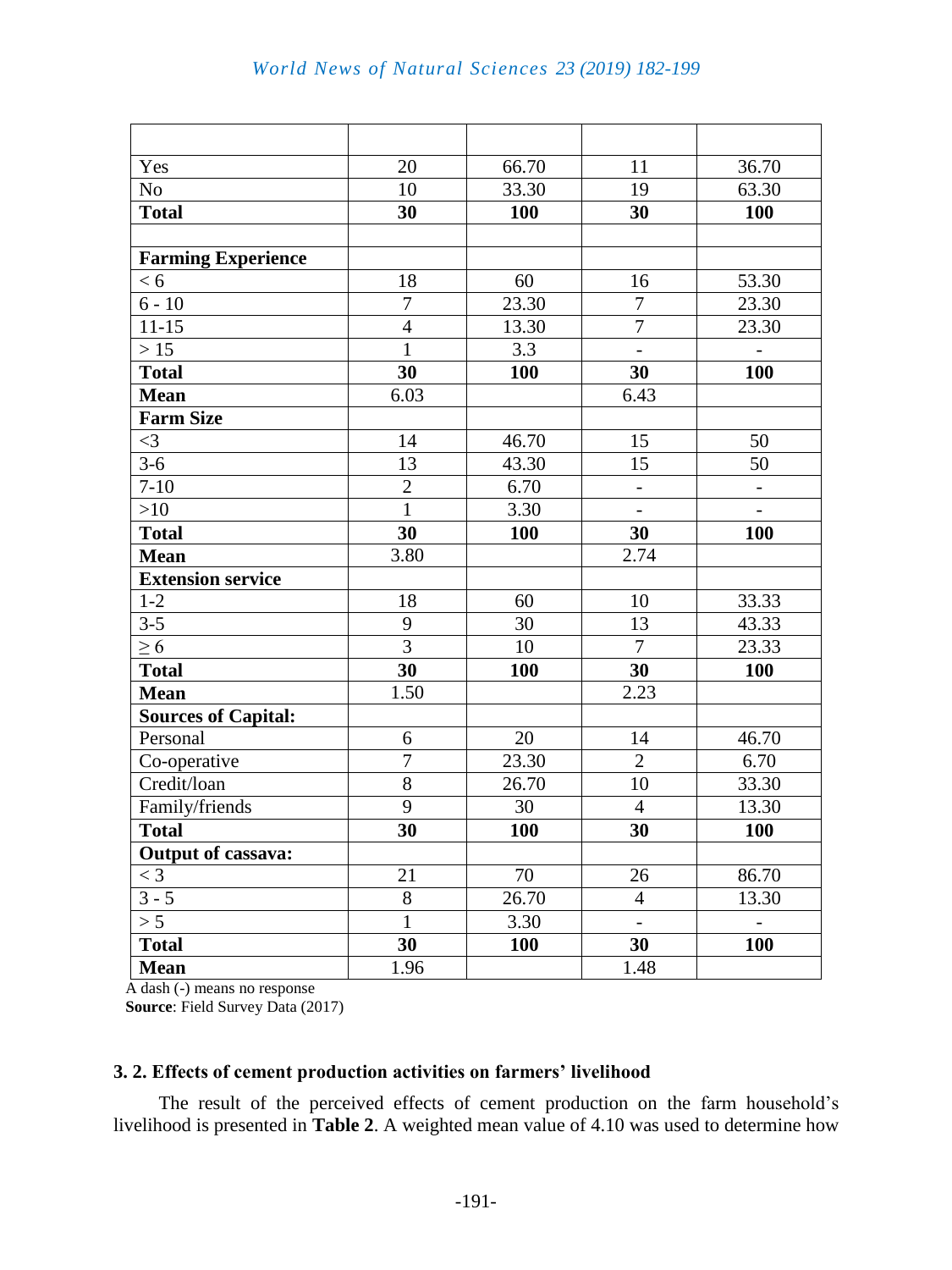serious the perceive effect was on farm households livelihood. The result revealed that the most perceived effects of cement production on farm household livelihood by the respondents in the target area are pollutants from cement plants, causing harmful effects on human health and environment (4.87), skin itches more than it used to be over the last 5 years (4.40), cement plant activities causes coughing (4.20), farm productivity has decreased over the last 5 years due to cement production (4.17). The less severe effects are that the youth are no longer staying to cultivate land because of the effect of pollution (4.07), income generated from selling bush meat are no longer coming because of noise (4.07), the risk of health and crop failure is increasing by the day (3.90). Health hazards posed by cement activities result in rural dwellers spending more to maintain their health (3.77) and emissions have local and global environmental impact resulting in global warming, ozone depletion, acid rain, biodiversity loss, reduced crop productivity (3.50). A similar study by Adekunle, Ashaolu and Obinka (2015) showed that majority (68% with a mean of 1.44) of the respondents in the target area strongly agreed that pollutants from cement plants have caused harmful effects on human health and environment. Also, 78% of the sampled farmers strongly agreed that cement plant activities caused cough while about 54% agreed that the risk of farmers' health and crop failure had increased by the day.

| <b>Perceptional Statement</b>                                                                                                                                          | <b>SA</b> | A      | <b>UD</b> | <b>SD</b> | D                        | $_{\rm Cum}$ | <b>Mean</b> | rank            |
|------------------------------------------------------------------------------------------------------------------------------------------------------------------------|-----------|--------|-----------|-----------|--------------------------|--------------|-------------|-----------------|
| Pollutants from cement plants are causing harmful<br>effects on human health and environment                                                                           | 27(135)   | 2(8)   | 1(3)      |           | $\overline{\phantom{a}}$ | 146          | $4.87**$    | 1 <sup>st</sup> |
| Farm productivity has decreased over the last 5<br>years due to cement production                                                                                      | 6(30)     | 23(92) | 1(3)      |           | $\overline{\phantom{a}}$ | 125          | $4.17**$    | 4 <sup>th</sup> |
| Skin itches more than it used to over the last 5<br>years                                                                                                              | 14(70)    | 14(56) | 2(6)      |           | $\overline{\phantom{a}}$ | 132          | $4.40**$    | 2 <sub>nd</sub> |
| Income generated from selling bush meat are no<br>longer coming because of noise                                                                                       | 9(45)     | 15(60) | 5(15)     | 1(2)      | $\overline{\phantom{a}}$ | 122          | 4.07        | 5 <sup>th</sup> |
| Youth are no longer staying to cultivate land<br>because of effect of pollution                                                                                        | 12(60)    | 11(44) | 5(15)     | 1(2)      | 1                        | 122          | 4.07        | 5 <sup>th</sup> |
| Health hazards posed by cement activities result in<br>rural dwellers spending more to maintain their<br>health                                                        | 7(35)     | 14(56) | 5(15)     | 3(6)      | 1                        | 113          | 3.77        | 7 <sup>th</sup> |
| Emissions have local and global environmental<br>impact resulting<br>in global warming, ozone<br>depletion, acid rain, biodiversity loss, reduced<br>crop productivity | 7(35)     | 10(40) | 8(24)     | 1(2)      | $\overline{4}$           | 105          | 3.50        | 8 <sup>th</sup> |
| The risk of health and crop failure is increasing by<br>the day                                                                                                        | 6(30)     | 19(76) | 2(6)      | 2(4)      | 1                        | 117          | 3.90        | 6 <sup>th</sup> |
| Cement plant activities causes coughing                                                                                                                                | 12(60)    | 13(52) | 4(12)     | 1(2)      | $\overline{\phantom{a}}$ | 126          | $4.20**$    | 3 <sup>rd</sup> |

Source: Field Survey Data (2017)

Note: weighted mean = 4.11,  $(X \ge 4.11)$  = have serious effect,  $X \le 4.11$  = less effect), \*\* serious perceived effect;  $SA =$  Strongly Agree,  $A =$  Agree,  $UD =$  undecided,  $SD =$  strongly disagree,  $D =$  Disagree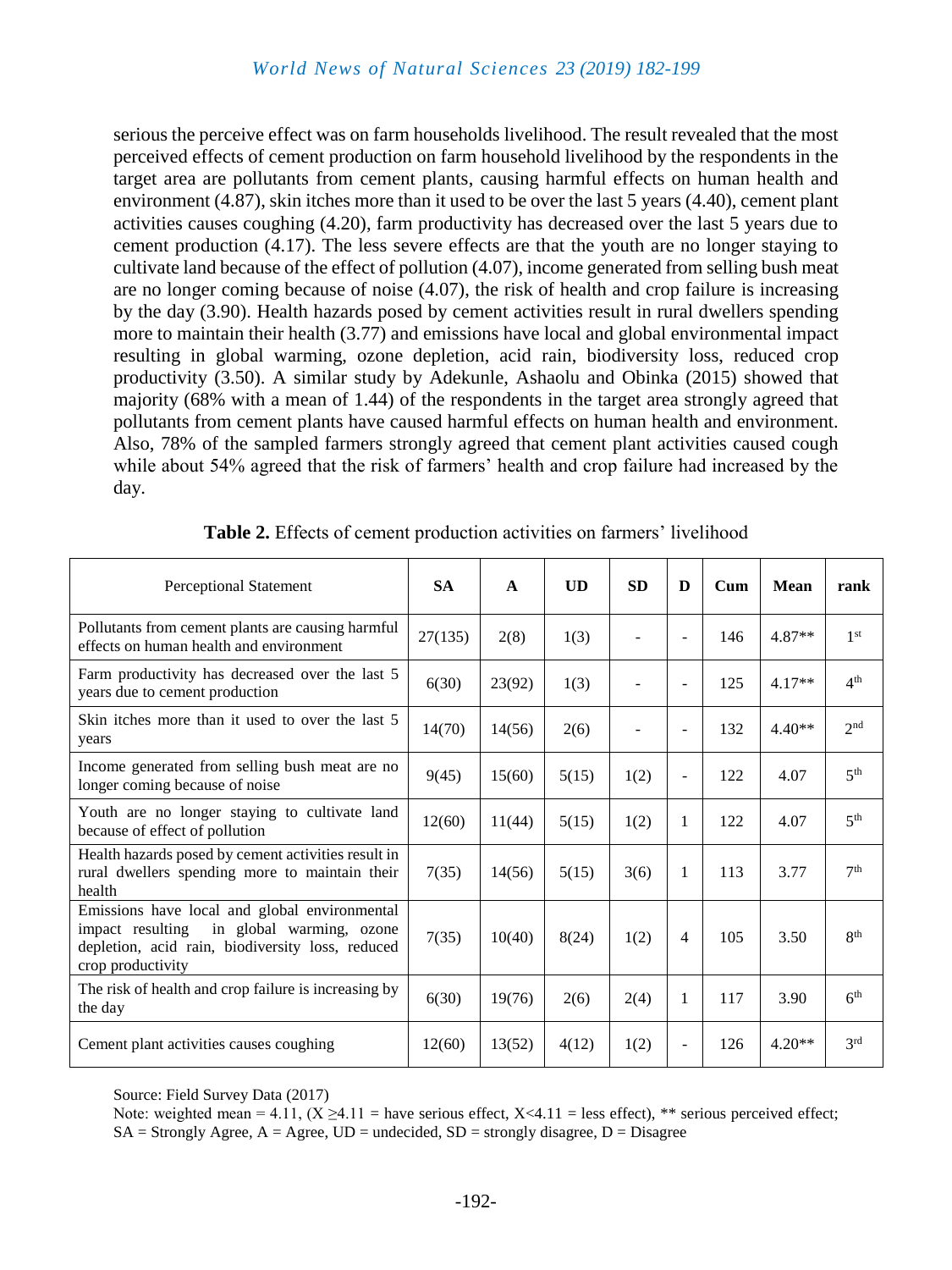## **3. 3. Health challenges suffered by farmers and the number of farming days lost due to those health challenges**

The various health challenges suffered by farmers and number of farming days lost due to those health challenges are presented in **Table 3**. Out of the 30 people sampled in the target location for each disease, 10 (33.3%) reported prevalence of respiratory diseases, 4 (13.3%) reported Diarrhea, 20 (66.7%) were due to skin rashes, 5 (16.7%) reported heart disease, 2  $(6.7\%)$  reported asthma, 25  $(83.3\%)$  and 4  $(13.3\%)$  were due to cough and skin cancer, respectively. However, much of the days lost was on heart diseases (44) and respiratory diseases (33), with diarrhea (7) accounting for the least days lost by sick persons and caregiver. This result is consistent with that of Afolabi, Francis and Adejompo (2012). In their studies, diarrhea (9) accounted for the least diseases faced by farmers close to cement factory. Also, Adekunle *et al.* (2015) concluded that diseases associated with cement factory are respiratory diseases (78), skin rashes (36), diarrhea (11) and heart diseases (1). In their studies, they alluded that respiratory diseases recorded the highest number of days lost to sick farmer followed by skin rashes.

| <b>Disease</b> | <b>Frequency</b> | Percentage | *Days lost by<br>sick farmer | *Days<br>lost by<br>caregiver | <b>Total days</b><br>lost |
|----------------|------------------|------------|------------------------------|-------------------------------|---------------------------|
| Respiratory    | 10               | 33.30      | 23                           | 10                            | 33                        |
| Diarrhea       | $\overline{4}$   | 13.30      | 5                            | $\overline{2}$                | 7                         |
| Skin rashes    | 20               | 66.70      | 8                            | $\overline{2}$                | 10                        |
| Heart disease  | 5                | 16.70      | 33                           | 11                            | 44                        |
| Asthma         | $\overline{2}$   | 6.70       | 8                            | $\overline{4}$                | 12                        |
| Cough/catarrh  | 25               | 83.30      | 8                            | $\overline{2}$                | 10                        |
| Skin cancer    | 4                | 13.30      | 3                            | 17                            | 20                        |

**Table 3.** Health challenges suffered by farmers and the number of farming days lost due to those health challenges

Source: Computed from Field Survey Data (2017)

Note:  $* =$  mean value, frequency and percentages values are for targets that tick yes

## **3. 4. Maximum likelihood estimates of stochastic production frontier function for cassava farmers in Mfamosing**

The maximum likelihood estimates of the stochastic frontier production function parameters of the sampled cassava farmers are presented in **Table 4**. Maximum-likelihood estimates of the parameters of the stochastic frontier model revealed that hired labour was positive and statistically significant at the 1% level for both, target and control group. These results was in line with the *a priori* expectation and imply that the yield of cassava in both the target and the control group farmers in the study area were expected to increase with the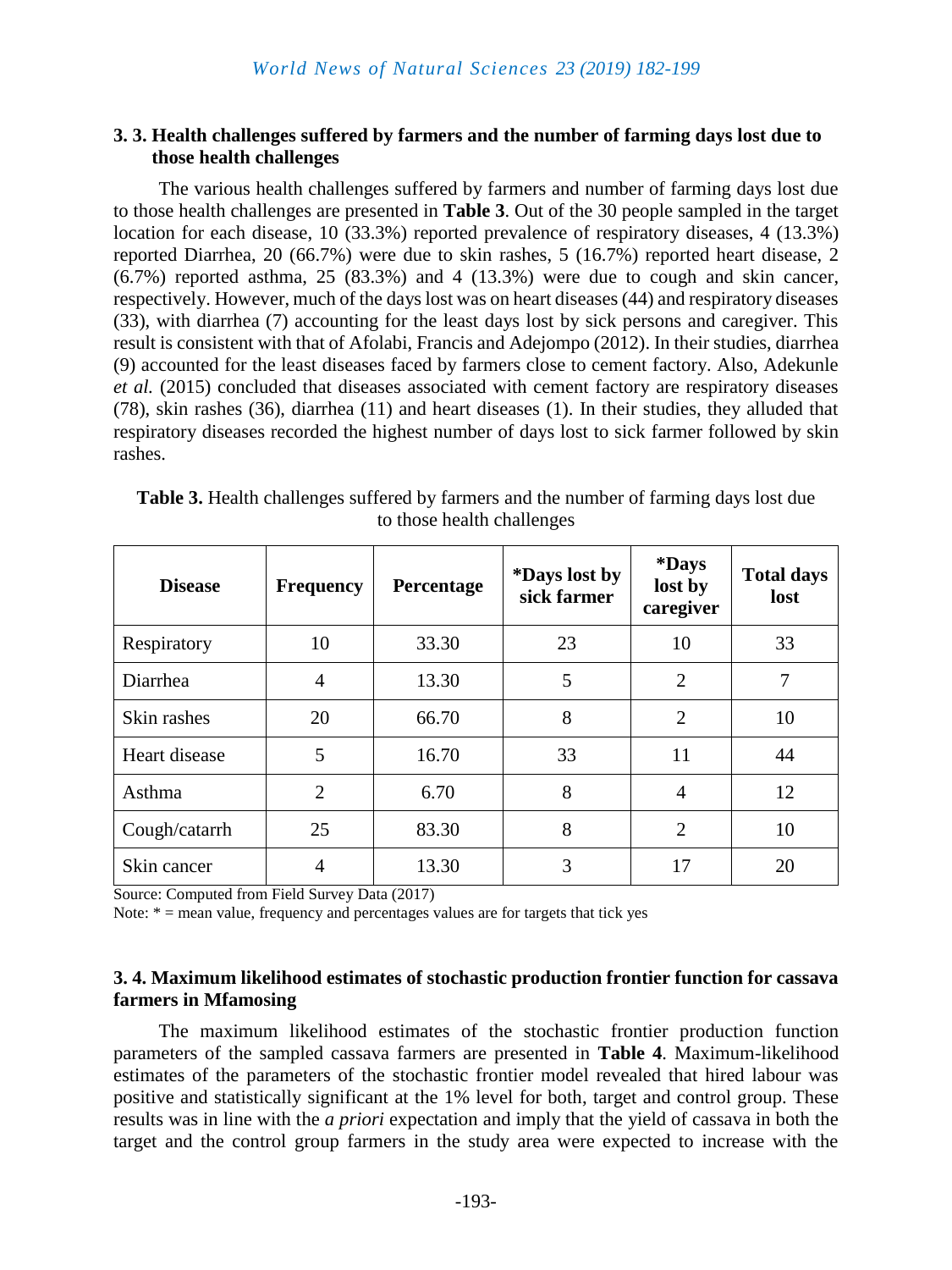increasing use of labour. Amaza, Kwaghe and Ojo (2005), Bamidele, Babatunde and Rasheed (2008) and Ebong, Okoro and Effiong (2009) also reported a positive and significant relationship between labour and technical efficiency in Nigeria. In the target group area, the cassava cuttings and farm size used did not have any significant effect on cassava yield produced as indicated by their t-ratio values. This implies that increasing the quantity of cassava cuttings and farm size used will not increase cassava yield in this study area, *ceteris paribus*. Conversely, the coefficient of the quantity of cassava stem cuttings was positive and significant at the 10% level in the control group area. The positive coefficient of the quantity of cassava stem cuttings used implied that cassava output increases with increased in this variable. Therefore, a 10% increase in quantity of cassava stem cuttings used by the farmers will increase cassava yield by 0.4137E-4 tonnes/ha.

The coefficient of fertilizer in target group was negative  $(-0.2075E-4)$  and is statistically significant at the 5% level. This means that fertilizer is an important factor for increased yield in the study area, but the interference with cement dust and gaseous substances released from the cement factory leads to a reduction in the level of yield of cassava produced. The determinant of technical inefficiency of cassava production in Mfamosing as presented in Table 4 indicates that the sources of inefficiency examined for target and control of cassava farmers were: age, gender, marital status, household size, educational qualification, farming experience, extension services and numbers of days lost to illness. However, only number of days lost due to illness was significant in both the target and control group areas. The coefficients of number of illness episode (i.e number of days lost due to illness) were negative and significant at the 1% and 5% levels for target and control groups, respectively. This result is indicative that the higher the number of days lost due to illness, the higher the farmers' inefficiency levels.

The result obtained in this study was not consistent with that of Adekunle *et al.* (2015)*,*  who obtained a positive and significant coefficient of number of days lost due to illness with the output of cassava. Therefore, the implication of the result of this study is that, if there is a 1% increase in the number of days lost due to illness by farmers in the target group area, the quantity of cassava output produced will decreased by 0.54%. Conversely, in the control group location, if there is a 5% increase in the number of days lost due to illness by farmers, the quantity of cassava output produced will decreased by 0.091%.

However, the cassava farmers in the target locations were less efficient when compared with their counterpart in the control location. Although in the control group; the gender, educational level, farming experience were not statistically significant at any level, but were in line with the *a priori* expectations. This suggests that the male headed households, more educated and more experienced cassava farmers were more efficient than the female, less educated and less experienced cassava farmers. That is, as the farmers' educational level and farming experience increased in the study area, inefficiency in the resource use decreased and technical efficiency increased.

## **3. 5. Distribution of technical efficiency among the respondents**

The distribution of farm-specific resource-use efficiency scores among the two groups of farmers are presented in **Table 5**. The resource use efficiency of the sampled farmers in both farms is less than unity (i.e.100%), indicating that all the farmers are producing below the maximum efficiency frontier. The efficiency indices in the target group of farmers ranged from 0.45 - 0.99 with a mean index of 0.67, while in the control group location, the efficiency ranged from 0.57 – 0.99 with a mean of 0.82. The picture that emerges from the analysis is one of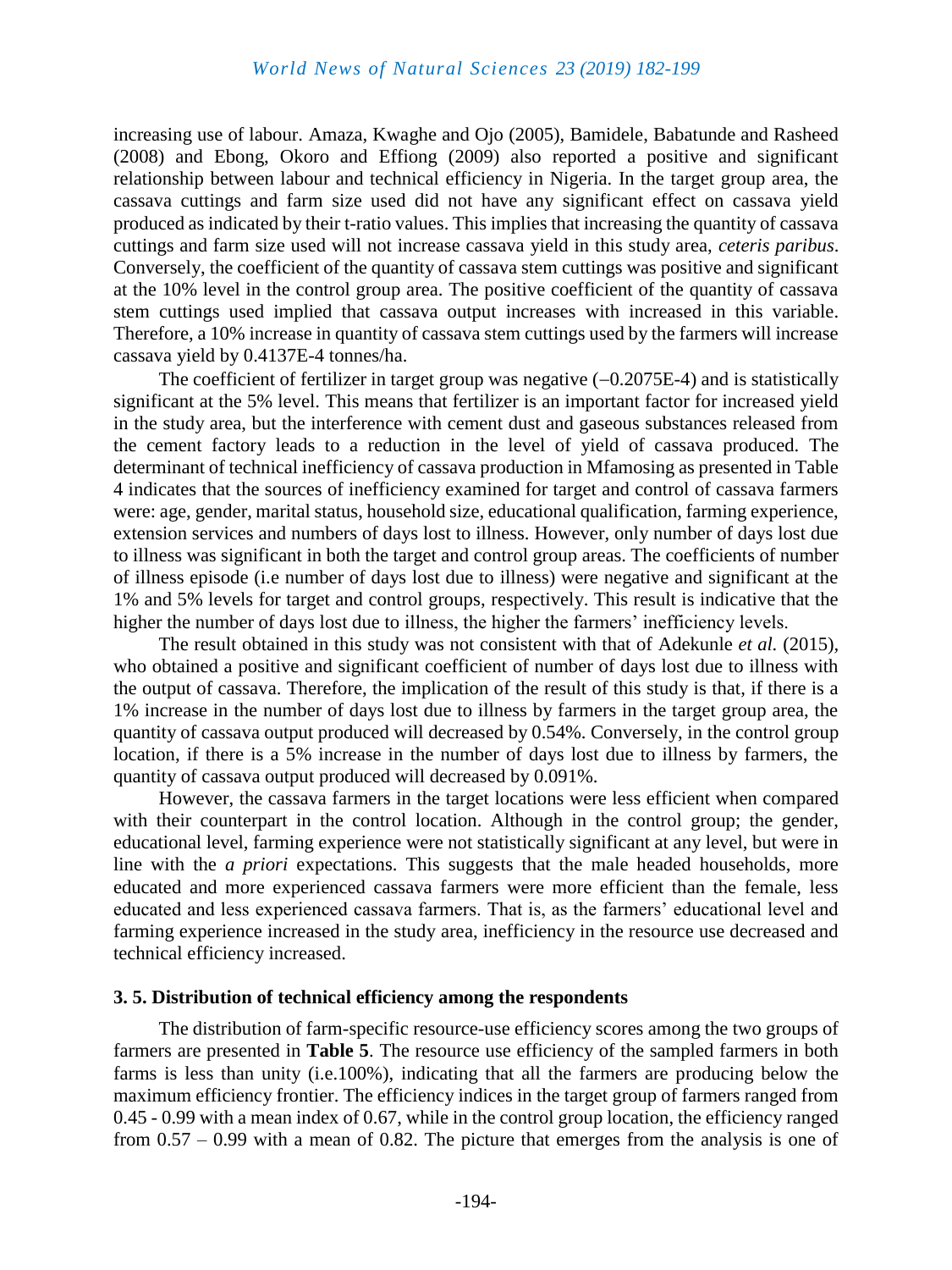generally high resource-use efficiency in cassava production in the study area as most of the farmers (90% of target group and 100% of control group) produced above 0.50 efficiency index.

However, 43.3% of the target group farmers and 60.00% of control group farmers produced above the estimated average technical efficiency index of 0.67 and 0.82, respectively. The distribution of the resource-use efficiency suggests that potential gain among the sampled farmers is not much. Thus, in the short-run, there is a scope of increasing cassava production in the target group by 33% and in the control group by 18% by adopting the technology and technique used by the best-practice farmer. On the whole, control group farmers are more efficient in the use of available farm resources in cassava production compared to their target group counterparts.

|                                                                  |                | <b>Target group</b> |            |             | <b>Control group</b> |            |            |
|------------------------------------------------------------------|----------------|---------------------|------------|-------------|----------------------|------------|------------|
| Variable                                                         | Parameter      | Coefficient         | Std. error | t-ratio     | Coefficient          | Std. error | t-ratio    |
| <b>Production Factors</b>                                        |                |                     |            |             |                      |            |            |
| Constant                                                         | b <sub>0</sub> | 0.1754              | 0.1927     | 0.9102      | 0.8738               | 0.05429    | 16.09***   |
| Farm size $(X_1)$                                                | b <sub>1</sub> | 0.001991            | 0.04565    | 0.4359      | $-0.003991$          | 0.03690    | $-0.1082$  |
| Cassava cuttings $(X_2)$                                         | b <sub>2</sub> | 0.1046E-4           | 0.2545E-4  | 0.4111      | 0.4137E-4            | $0.229E-4$ | 1.806*     |
| Hired labour $(X_3)$                                             | $b_3$          | 0.1295E-3           | 0.7736E-5  | 16.74***    | 0.1376E-3            | 0.3743E-4  | $3.676***$ |
| Fertilizer $(X_4)$                                               | b <sub>4</sub> | $-0.2075E-4$        | 0.9555E-5  | $-2.171**$  | $-0.4554E-5$         | 0.5674E-5  | $-0.8027$  |
| <b>Inefficiency effects</b>                                      |                |                     |            |             |                      |            |            |
| Constant                                                         | $\delta_0$     | 0.4081              | 0.4184     | 0.9754      | 0.2279               | 0.6089     | 0.3745     |
| Age $(Z_1)$                                                      | $\delta_1$     | $-0.01055$          | 0.00669    | $-0.1577$   | 0.01737              | 0.01774    | 0.9793     |
| Gender $(Z_2)$                                                   | $\delta_2$     | 0.08867             | 0.1128     | 0.7860      | $-0.1401$            | 0.1452     | $-0.9642$  |
| Marital status $(Z_3)$                                           | $\delta_3$     | 0.1444              | 0.1601     | 0.9019      | $-0.01294$           | 0.09056    | $-0.1429$  |
| Household size $(Z_4)$                                           | $\delta_4$     | $-0.04634$          | 0.03352    | $-1.3825$   | $-0.02772$           | 0.04898    | $-0.5658$  |
| Educational level $(Z_5)$                                        | $\delta_5$     | 0.05609             | 0.04475    | 1.253       | $-0.004638$          | 0.09968    | $-0.04653$ |
| Farming experience<br>$(Z_6)$                                    | $\delta_6$     | 0.02057             | 0.02035    | 1.0108      | $-0.01359$           | 0.02416    | $-0.5625$  |
| Extension service $(Z_7)$                                        | $\delta_7$     | 0.005975            | 0.08429    | 0.07089     | 0.005096             | 0.08157    | 0.06252    |
| Number of days lost<br>due to illness $(Z_8)$                    | $\delta_8$     | $-0.05406$          | 0.008307   | $-6.507***$ | $-0.02145$           | 0.00906    | $-2.368**$ |
| <b>Diagnostic statistics:</b>                                    |                |                     |            |             |                      |            |            |
| Sigma -squared( $\delta^2$ )                                     |                | 0.02834             | 0.8295E-4  | $0.3417***$ | 0.03138              | 0.01191    | $2.634**$  |
| $Gamma(\gamma)$                                                  |                | 0.9999              | 0.4116E-4  | 24294***    | 0.999                | 0.2728E-4  | 36650***   |
| LR test                                                          |                | 13.25               |            |             | 12.75                |            |            |
| Likelihood function( $\Lambda$ )                                 |                | 11.52               |            |             | 22.51                |            |            |
| Sample size<br>*** (D $(0.01)$ , ** (D $(0.05)$ * (D $(0.10)$ ). |                | 30                  |            |             | 30                   |            |            |

| <b>Table 4.</b> Maximum Likelihood Estimates of the Parameters of the Stochastic Frontier |
|-------------------------------------------------------------------------------------------|
| <b>Production Function</b>                                                                |

\*\*\*  $(P < 0.01)$ ; \*\*  $(P < 0.05)$  \*  $(P < 0.10)$ ;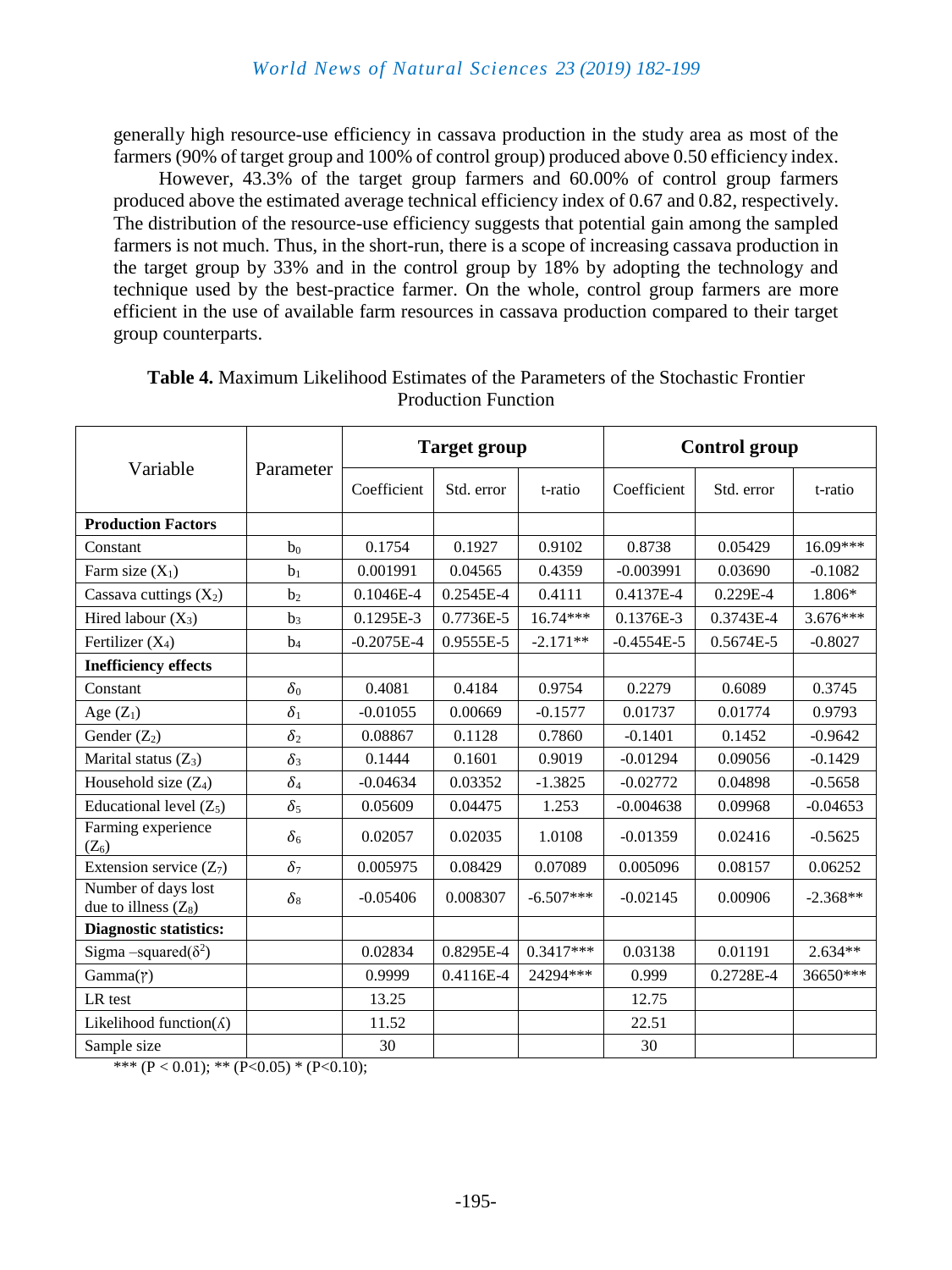|                          |           | <b>Target group</b> | <b>Control group</b> |         |  |
|--------------------------|-----------|---------------------|----------------------|---------|--|
| <b>Efficiency</b> scores | Frequency | Percent             | Frequency            | Percent |  |
| $0.41 - 0.50$            | 3         | 10                  |                      |         |  |
| $0.51 - 0.60$            | 11        | 36.70               |                      | 3.30    |  |
| $0.61 - 0.70$            | 6         | 20                  | 6                    | 20      |  |
| $0.71 - 0.80$            | 4         | 13.30               | 5                    | 16.70   |  |
| $0.81 - 0.90$            | 3         | 10                  | 9                    | 30      |  |
| $0.91 - 1.0$             | 3         | 10                  | 9                    | 30      |  |
| Mean efficiency          | 0.67      |                     | 0.82                 |         |  |
| Minimum efficiency       | 0.45      |                     | 0.57                 |         |  |
| Maximum efficiency       | 0.99      |                     | 0.99                 |         |  |

**Table 5.** Distribution of farm-specific resource-use efficiency scores in both farming groups

Source: Computed from Field Survey Data (2017)

## **3. 6. Generalized Likelihood Ratio (LR) Hypothesis test for inefficiency**

The results in **Table 6** showed the hypotheses test for inefficiency. The first hypothesis Ho:  $\gamma = \delta 0 = \delta 1 = \delta 2 = \delta 3 = \delta 4 = \dots = \delta 9 = 0$  specifies that there is no technical inefficiency effects in the model. When this restriction was imposed on the model, the value of the generalized likelihood ratio (LLR) test statistic was 10.87 (control) and 13.25 (target), which is larger than the critical value of 2.706. Thus, we reject the null hypothesis and conclude that there is a technical inefficiency effect, given the specifications of the stochastic frontier and inefficiency effect model. The second null hypothesis, Ho:  $\gamma = 0$ , specifies that technical inefficiency effects are not stochastic. If the parameter  $\gamma$  is zero, then the variance of the technical inefficiency effect is zero and so the model reduces to the traditional OLS. When this restriction was imposed on the model, the value of the generalized likelihood ratio test statistic of 12.75 (control) and 13.24 (target), which is larger than the critical value of 2.708. Thus, the null hypothesis that the technical inefficiency effects are not stochastic is rejected. This indicates that the traditional average (OLS) function is not an adequate representation for the result. The third hypothesis, Ho:  $\delta 0 = \delta 1 = \delta 2 = \delta 3 = \delta 4 = ... = \delta 9 = 0$ , specifies that farmers' socio-economic characteristics considered in the inefficiency model have no significant influence on technical inefficiency. When this restriction was imposed on the model, the value of the likelihood ratio test statistic of 11.89 (control) and 13.25 (target) was obtained, which is larger than the critical value of 5.138. Thus, the null hypothesis that farmers' socio-economic characteristics considered in the inefficiency model have no significant influence on technical inefficiency associated with the cassava farmers' inefficiency is also rejected. These findings suggested that traditional response function of estimating ordinary least square (OLS) could not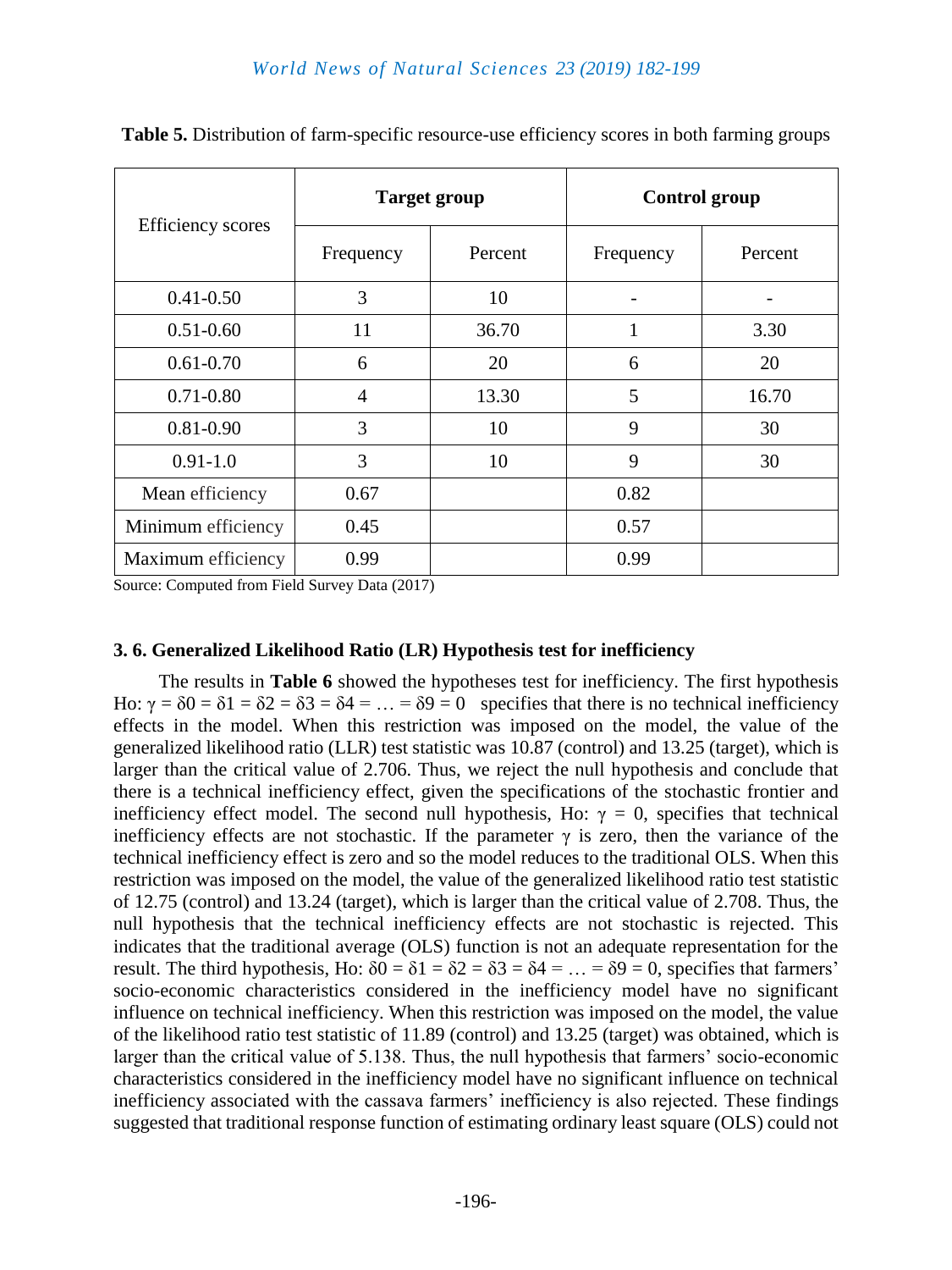have been an adequate representation of the data and this conforms to the findings of Oluwatosin (2011).

| Null hypothesis                                                   | Loglikelihood<br>Value | LR    | Critical<br>Value | Decision    |
|-------------------------------------------------------------------|------------------------|-------|-------------------|-------------|
| <b>Control group</b>                                              |                        |       |                   |             |
| $H_0 =: \gamma = \delta_0 = \delta_1 = \dots = \delta_0 = 0$      | 17.08                  | 10.87 | 2.706             | Ho Rejected |
| $H_0: \gamma = 0$                                                 | 22.513                 | 12.75 | 2.708             | Ho Rejected |
| Ho: $\delta 0 = \delta 1 = \delta 2 = \delta 3 =  = \delta 9 = 0$ | 16.579                 | 11.89 | 5.138             | Ho Rejected |
| <b>Target group</b>                                               |                        |       |                   |             |
| $H_0 =: \gamma = \delta_0 = \delta_1 = \dots = \delta_0 = 0$      | 4.9                    | 13.25 | 2.706             | Ho Rejected |
| $H_0: \gamma = 0$                                                 | 11.52                  | 13.24 | 2.708             | Ho Rejected |
| Ho: $\delta 0 = \delta 1 = \delta 2 = \delta 3 =  = \delta 9 = 0$ | 4.9                    | 13.25 | 5.138             | Ho Rejected |

Table **6.** Hypothesis test for inefficiency

Source: Derived from diagnostic test/MLE/ Field Survey (2017)

## **4. CONCLUSION AND POLICY RECOMMENDATIONS**

The respondents in farming livelihood in the target and control areas were mainly of the female gender with the mean ages of 43 and 35 years, respectively, and they were mostly married. The literacy level was low in the target, as compared to the control area. The result of the SFA revealed that hired labour, fertilizer and cassava cuttings were the significant variables that had a relationship with cassava yield. The externalities/pollution variable which was captured by the number of days lost due to illness was found to reduce the efficiencies of the cassava farmers. The study, therefore, concludes that cement externalities impact negatively on the technical efficiency of the cassava farmers in the study area, thereby reducing their productivity levels and technical efficiency among small-medium scale cassava-based farmers in Lafarge cement concession area and control area. Based on the findings, the following policy recommendations were made:

- 1) Policy aimed at increasing efficiency should focus on improving health care services in the farming communities and encouraging efficient level of pollution control by the factory.
- 2) Government should mandate Lafarge to administer free annual medical check up to farmers around Mfamosing community for the singular purpose of addressing health problems due to cement factory pollutants.
- 3) Communities closed to the factory should be educated on the dangers to health of exposure to particles emanating from cement production. Again, residents, especially farmers should be advised to distant their farming activities away from the factory as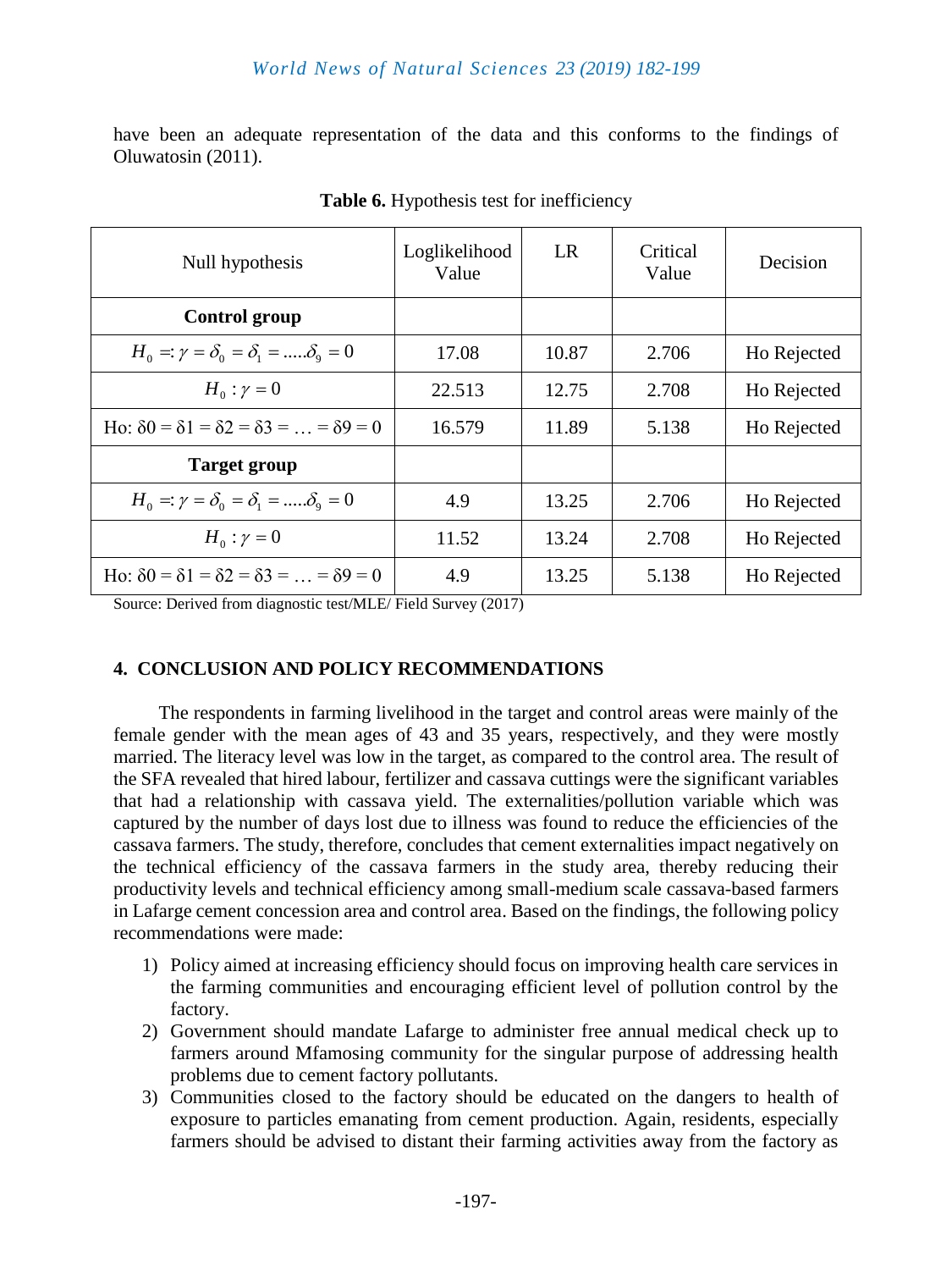required by the enabling national and international Mining extant laws, of which Nigeria is a signatory. The enforcement of the extant laws would help to curtail issues that may lead to noise, vibrations, dust and hazards associated with heavy vehicular movement *ab initio*.

## **References**

- [1] Abang, S.O. and Agom, D.I. (2004). Resource use efficiency of small holder farmers: The case of cassava producers in Cross River State, Nigeria. *Journal of Food, Agriculture and Environment,* 2(3&4), 87-90.
- [2] Adekunle, C.P., Ashaolu, O.F., and Obinka, C.A. (2015). Effect of industrial externalities on technical efficiency among cassava-based farming households in Ewekoro Local Government Area, Ogun State, Nigeria. *Nigerian Journal of Agriculture, Food and Environment,* 11(4), 82-89.
- [3] Adewuyi, S.A., Agbonlahor, M.U., and Oke, A.T. (2013). Technical Efficiency Analysis of cassava farmers in Ogun State, Nigeria. *International Journal of Agriculture and Food Science,* 4(1&2), 515-522.
- [4] Afolabi, A., Francis, F.A., and Adejompo, F. (2012). Assessment of Health and Environmental Challenges of Cement Factory on Ewekoro Community Residents, Ogun State, Nigeria. *American Journal of Human Ecology,* 1(2), 51-57.
- [5] Amaza, P.S., Kwaghe, P.V., and Ojo, N. (2005). Determinants of wheat production and technical efficiency in the Chad basin development area, Nigeria. *Nigerian Journal of Agriculture, Food and Environment,* 2, 1- 6.
- [6] Araga, F.M. and Rud, J.P. (2014). Polluting Industries and Agricultural Productivity: Evidence from Mining in Ghana.
- [7] Bamidele, F.S., Babatunde, R.O., and Rasheed, R. (2008). Productivity Analysis of Cassava-based Production Systems in the Guinea Savannah: Case study of Kwara State, Nigeria. *American-Eurasian Journal of Scientific Research,* 3(1), 33-39.
- [8] Coelli, T. (1996). Frontier version 4.1: A computer program for stochastic frontier production and cost function estimation. Working paper 96/7, center for efficiency and productivity analysis, department of econometrics, University of New England, Armidale, Australia.
- [9] Ebong, V.O., Okoro, U.S., and Effiong, E.O. (2008). Determinants of Technical Efficiency of Urban Farming in Uyo Metropolis of Akwa Ibom State, Nigeria. *International Journal of Agriculture and Social Sciences,* 5, 89-92.
- [10] Emberson, L.D., Ashmore, M.R., Murray, F., Kuylenstierna, J.C.I., Percy, K.E., Izuta, T., Zheng, Y., Shimizu, H., Sheu, B.H., Liu, C.P., Agrawal, M., Wahid, A., Abdel-Latif, N.M., van Tienhoven, M., de Bauer, L.I., and Domingos, M. (2001). Impacts of Air Pollutants on Vegetation in Developing Countries, *Water, Air, & Soil Pollution,* 130, 107-118.